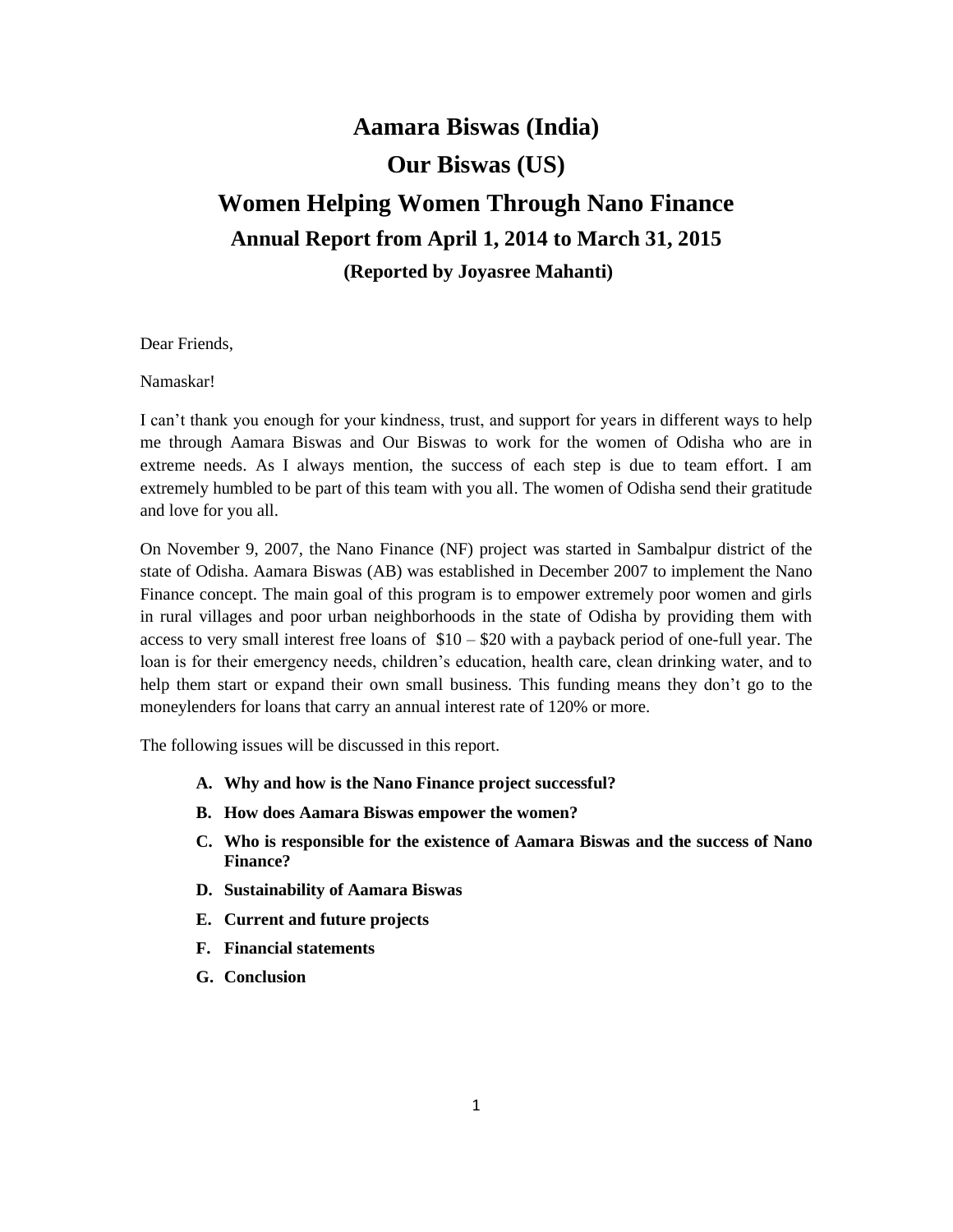#### **A. Why and how is the Nano Finance (NF) project successful?**

- The nano loan is interest free and only given to women who are in extreme need. They are responsible for taking/paying loans by themselves. No middle person is involved.
- The bookkeeping and loan transactions are very simple, and the women are directly involved.
- The women are capable of returning the small, interest-free loans without much constrain.
- They have one year to return the loans and have the option of returning the loans in installments at their convenience. Aamara Biswas (AB) does not penalize them if they delay in their payments. AB encourages them to pay back the loans for their benefit and also for the sustainability of the organization.
- Under the Nano Finance system, women get access to additional interest-free loans under the condition that the previous loans have been paid back in full.
- AB gives individual loans and re-circulates the returned money to provide loans to other women who are in similar situations or to the same women if they have additional needs after repayment of the existing loan. In some areas, the amount initially invested has nearly tripled in seven years.
- The women understand the benefits and advantages of small loans. Many times the women express that they prefer to take small loans multiple times which they can pay back easily instead of bigger loans which put burdens on them.
- All the coordinators are selected from the areas where the NF project is implemented with minimum education and get paid by AB. Most of the time, the coordinators are selected by the women from the areas where they work for AB.
- Generally, when women get bigger loans through micro finance institutions or another source, other family members become aware of the loan amount. In the case of nano loans, the women have complete control over the small amount and they solely make decisions for using the loan for improving their livelihood. It is easy to keep the small amount as a secret from other family members. In the end, the entire family is benefitted by this system.

**Susmita Mangaraj**, one of the coordinators and a social activist tells: She has come across many organizations and involved with many projects in last 18 years. It was always so difficult to collect money after giving loans. Now, she does not have any problem with the Nano Finance project. The women return the money by themselves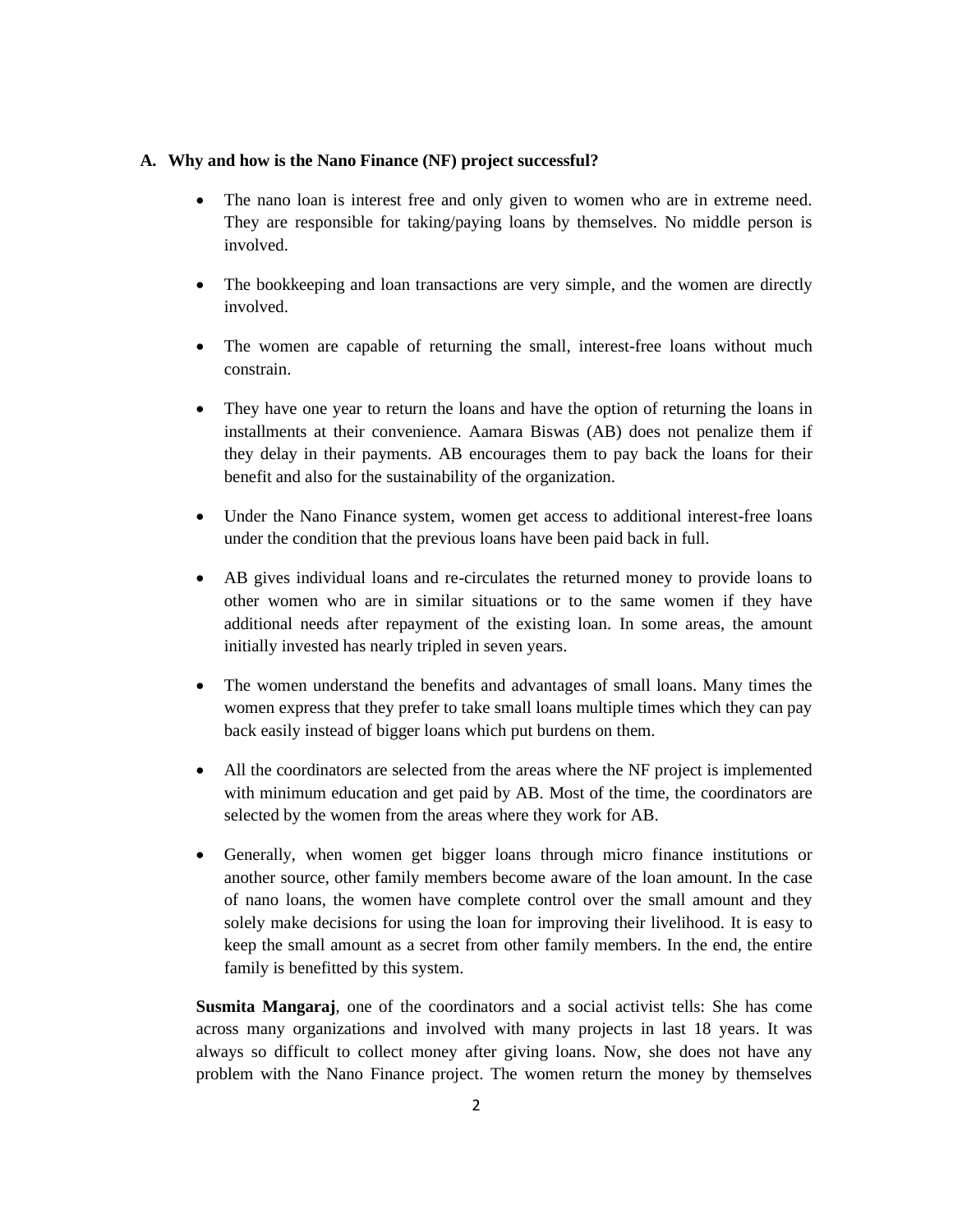without any force. She thinks it is the love and trust the women have for AB. They understand the system and how they benefit from it.

#### B. **How does Aamara Biswas empower the women?**

**Pratima Sahu**, the coordinator of Sambalpur district, now is in charge of the Western part of Odisha. On her own, she has volunteered to take care of one of the most difficult and poor villages of the Anugul district, Kiakata. Every month, she travels in rickshaw, train, bus, and on foot to the village to make the Nano Finance project successful. Her love for the organization and desire to help other women who are in extreme poverty is worth mentioning. Previously, she was in a similar situation. She claims that AB has not only given her livelihood but strength. It is a great pleasure to see the development in her leadership quality and skill after joining Aamara Biswas. She also travels to Sonepur, another area, once a month for NF project.

Pratima tells, AB has given her the opportunity and strength to pursue as a community leader and gives her scope to learn new things every day. She has decided to work for the organization rest of her life.

**Itishree Behera**, the coordinator of the fishermen's village expresses how she and the women from her village have come out from the four walls of their house and started their own livelihoods by taking loans from AB. She is proud to be part of AB.

**Gita Pradhan**, the coordinator of Khamara, Anugul district, says AB has brought wealth to her and her friends. By taking small loans multiple times for agriculture, all the women, including Gita, now have savings in the bank. She tells that since she started bringing money to the family, her husband loves her more and there is less fighting and arguing between them. She strongly encourages women to be financially independent with the help of AB and earn respect from their husbands and other family members. She has benefitted from this experience.

**Nirupama Barik,** the coordinator of Balikuda, Jagatsingpur district, tells she will always work hard to keep AB alive. She believes that AB is her organization. She has a strong feeling of ownership of the organization. Though she was asked to join politics, she decided to stay with AB. She thinks working for AB is more challenging and worthwhile than politics.

# **C. Who is responsible for the existence of Aamara Biswas and the success of Nano Finance project?**

The coordinators and the women who take and return loans are responsible for the existence of the organization and the success of NF project. We can invest money, but if the coordinators do not work ethically or do not have the desire to help women, the project will fail. This has happened in a few places. The NF system is very simple and can be mismanaged very easily. When the majority of the women are uneducated, the coordinator can take advantage of the situation. She can maintain the books by entering wrong numbers. Also, when a coordinator leaves the organization without handing over all the books with complete and accurate information, it is very difficult for a new coordinator to take over the project. Mismanagement can cause the women to loose trust in the system.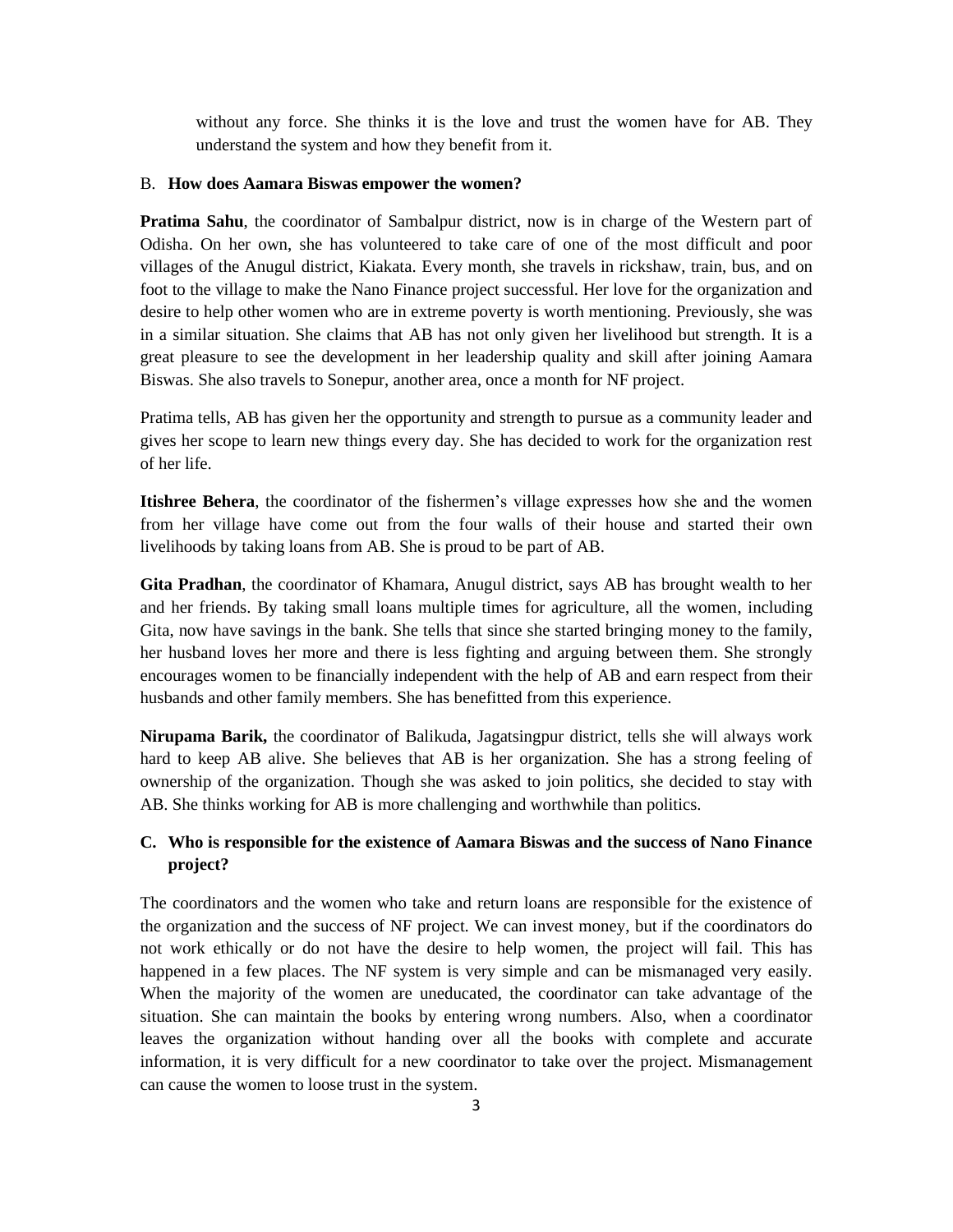The women who take loans from AB are also responsible for the success and expansion of the Nano Finance project and existence of Aamara Biswas. There will be no recirculation of money unless they return their loans. Because the loans are interest-free, AB does not make a profit. So, expanding the funding is difficult without the help of and repayment by the women. We realize that for any small business to be sustainable, one has to take the interest-free loan several times. We encourage the women to take it five or six times only, so that more women can be helped from the returned loans.

AB does not actively advertise its activities. The women from the nearby areas find it through word of mouth and often come from a distance to take loans. It is difficult when AB has to deny a loan request, but sometimes we have to. The coordinators try their best to give loans to the women who are really in need. It is easy to give loans to the same women who have a good credit history. But there are others who are in desperate situations and want to improve their livelihoods with the help of an interest-free loan. AB provides loans with trust, and hopes that the women will return the loans for their own and others' benefit.

The coordinators are strongly encouraged to give out new loans soon after the collection and not to keep money with them. They have limited funds, and many women are waiting for a loan. During such situations, the coordinators ask the women to choose who needs to get the loan immediately, and rest of them wait for the next collection. Loans are also given on first come first served basis. In the beginning, women always complained about how they could not do anything with such small loans. Now they understand the benefit of small loans and have learned how to use their small loans to start businesses and other livelihood trades. One woman said that she started a small beetle shop by taking interest free loans from AB. By taking and repaying loans multiple times, and using the profit from her shop, she now has a successful grocery store, and is able to send her children to school. We have many such success stories.

### **D. Sustainability of Aamara Biswas**

There is a great demand and need for the expansion of the Nano Finance project in different parts of Odisha. Aamara Biswas prefers to expand slowly, allowing women to understand the value of small loans and the importance of returning the loans. This also teaches them to be unselfish and help other women due to limited funds. Currently, we work in more than 60 villages. AB does not make any money from the projects. Though the coordinators don't get big salaries, when the project expands, we need more coordinators. Every year, the total salaries of the coordinators are increasing.

Currently, 50% of the salaries are covered by the accrued interest of the corpus fund (Fixed Deposit). In another year, the Balikuda Training/Production center will not depend on donations. The profit from selling the ladies garments will support the rent and the salaries of the sewing teacher.

The Sanitary Napkin Unit, which started in February, 2015, will take some time to make a profit for the sustainability of the unit. This is not a business venture. Our main purpose is to provide sanitary pads to the women at an affordable cost, for the benefit of their health. We are hoping to make some profit after one to two years. Sustainability of the organization is a major concern to many of us. Of course the organization will continue to sustain until it gets the financial support from additional donors. Expanding the available funding in the lending pool is needed to advance the reach of AB. Even with donations, if the women do not have the feeling of ownership and love for the organization, the organization will sustain only for a few years and it will slowly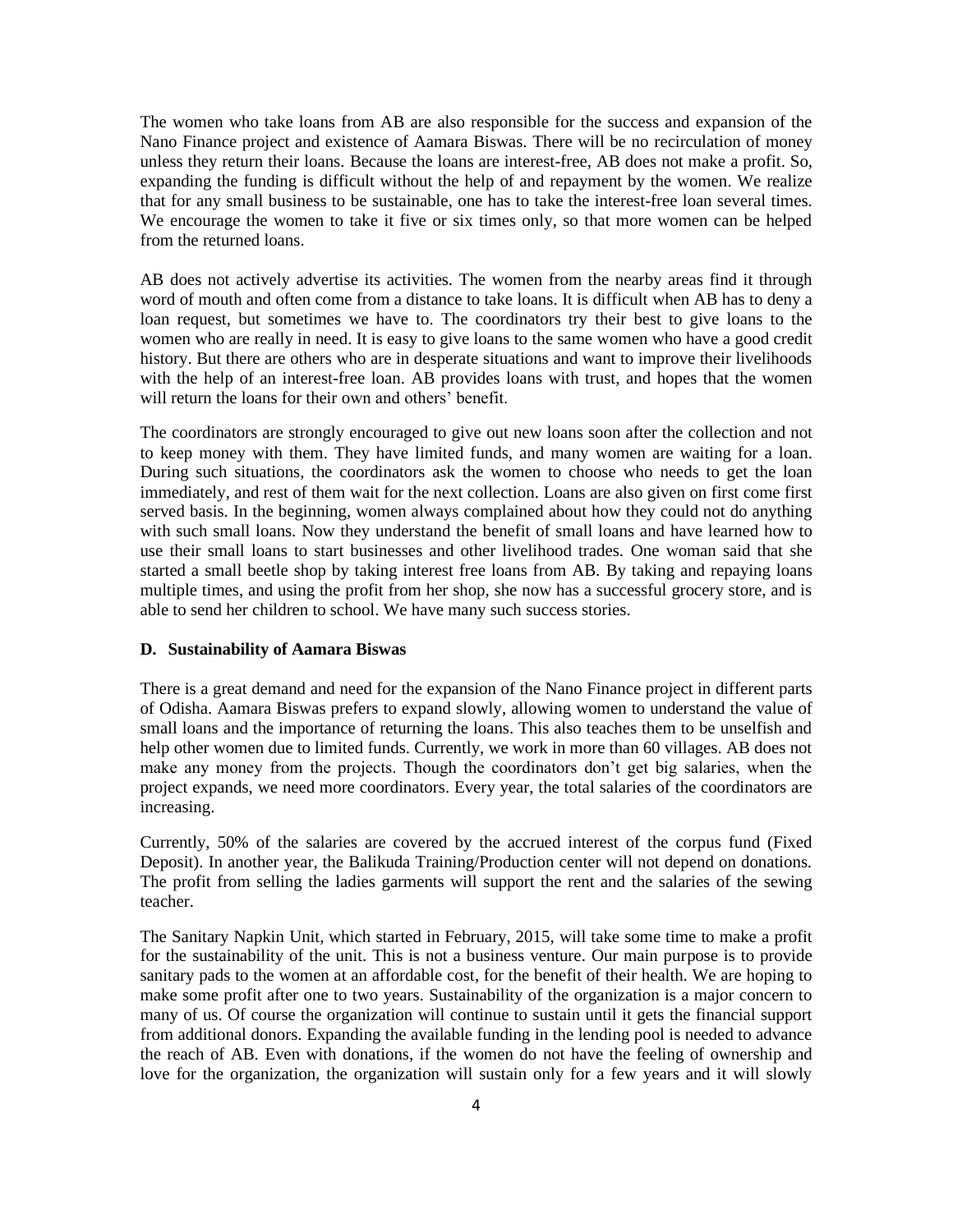close down. During my recent visit, I realized how much the women, including the coordinators, love this organization, think of it as their own, and feel responsible for its existence. Hopefully with their trust and love, AB will exist for 10 or more years and continue to provide livelihood to many women. I strongly feel that the sustainability of AB is in the hands of the women who have benefitted by it.

# **E. The current projects**

- i. **Nano Finance Project:** AB has supported close to 10,000 women through the Nano Finance project in more than 60 villages and with some urban areas. After taking loans from AB for farming and small trades, many women now have saving accounts in banks. Currently, AB is working in Sonepur, Anugul, Jagatsingpur, Cuttack, and Sambalpur districts of the state of Odisha, India. Eighty-percent of loans are taken for improving the livelihood through farming and small businesses. Twenty-percent of loans are for health, education, and emergency needs.
- ii. **Sanitary Napkin Unit:** This program started in the village of Dengapola, Jagatsingpur district, in February 2015. The unit employs five persons. Though we have the infrastructure and the quality of the pads is really good, marketing the product takes time. We will have a better analytical report of distribution after one year.
- iii. **Balikuda Training/Production Center:** The center was started in April 2012 to provide young women with training to make women's garments. AB rents a small room for the training purpose. Ninety-eight girls have finished their training and started generating income from the sale of the garments. Many women come to the Center to use the sewing machines for making garments. AB helps them with the marketing.
- iv. **Purusottampur Training/Production Center:** In Dec. 2010, Aamara Biswas took over the training/production center. It was not functioning due to a lack of funding by giving more than \$6000 for buying raw materials. This center already had an established infrastructure with several sewing machines and other materials to start the production unit with enough trained women in the village. Currently, the center is running smoothly by giving training and providing a livelihood to many women from the surrounding villages.
- v. **Drinking Water Filter Project:** Aamara Biswas started this project in 2010. Though the women understand the benefit of these filters, still they prefer to spend money toward building a livelihood rather than buying the filters. Initially, the filters were bought by taking loans strictly for the filters. But getting them to return this loan has been very difficult. We find that the women are always regular in returning their loans if the loans are contributing to their pursuit of a livelihood. The incentive is to get another loan after paying back their previous loan. We have stopped the practice of giving loans specifically for the filters; Instead, the women have to just buy them. So far 1,360 filters have been sold. We buy new filters by re-circulating the original invested money.
- **F. Workshop:** AB organized a workshop in January 18, 2015, in the eastern part of Odisha (Dengapola, Jagatsinghpur). This workshop gives an opportunity to the women to speak in public about their experience with AB. About 900 women attended the workshop and it was a great success. The coordinators and the women who took loans were the speakers at the